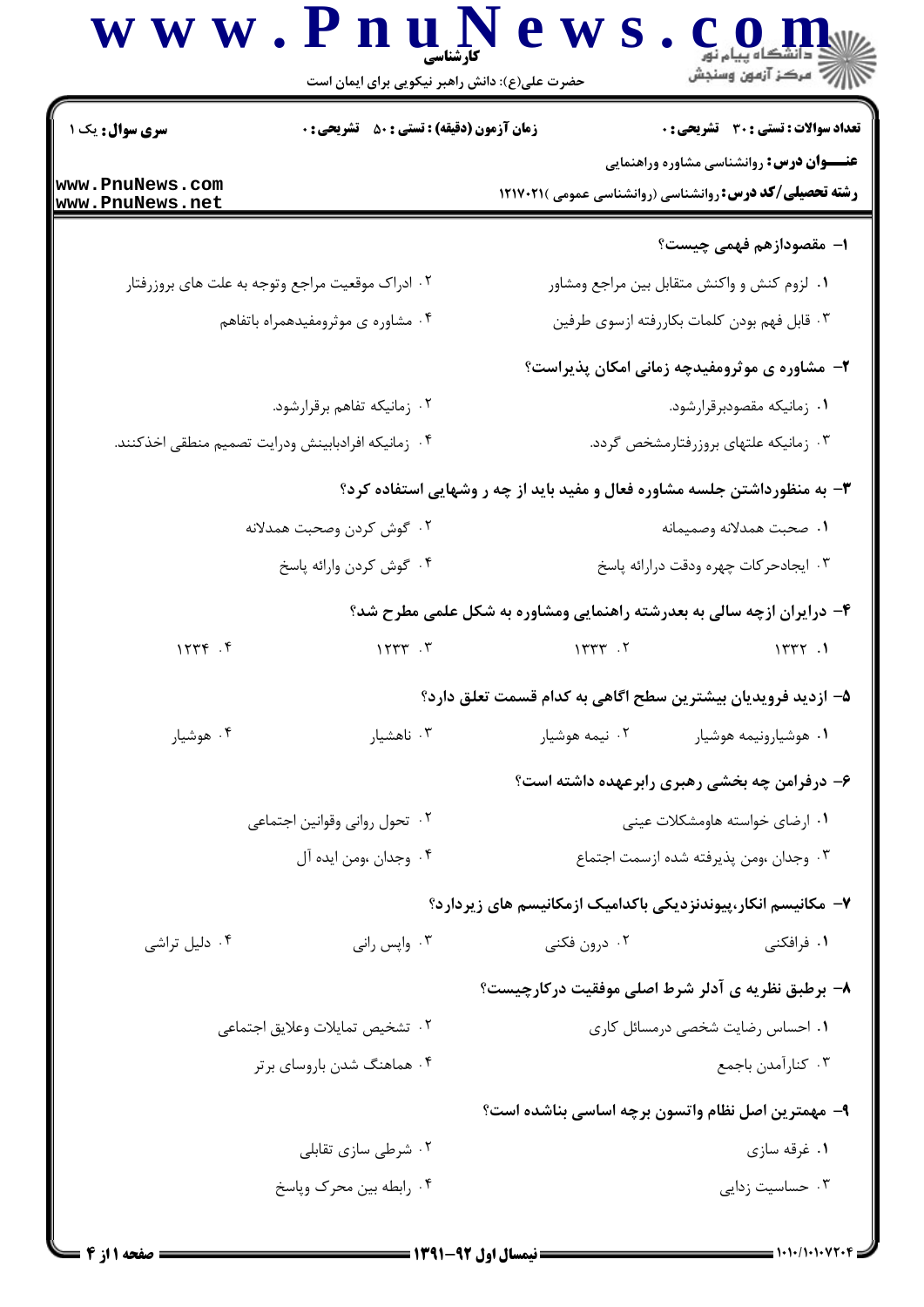## www.PnuN ews.com است.<br>استان مرکز آزمون وسنڊش حضرت علی(ع): دانش راهبر نیکویی برای ایمان است **تعداد سوالات : تستي : 30 - تشريحي : 0 سری سوال : ۱ یک زمان آزمون (دقیقه) : تستی : 80 ٪ تشریحی : 0 عنـــوان درس:** روانشناسی مشاوره وراهنمایی www.PnuNews.com **رشته تحصیلی/کد درس: روانشناسی (روانشناسی عمومی )۲۱۷۰۲۱ (** www.PnuNews.net ۱۰– ازدید ثرندایک دریادگیری چه قانونهایی وجوددارد؟ ۰۲ تقویت،آمادگی،همراهی محرک ۰۱ اطلاع،تقویت،شرطی سازی ۰۴ اثر،اطلاع،تمرين ۰۳ اثر،تمرین،آمادگی 1۱- در نظریه بندورا تقویت چه نقشی را بعهده دارد؟ ۲. خودنظم دهی ۰۱ مشوق ۰۴ توانایی درفرآیند رفتاری ۰۳ تسهیل کننده **۱۲**- درشرطی سازی کنشگرعامل یادگیری چیست؟ ۰۲ پیامدهایی است که به دنبال پردازش اطلاعات می آید. ٠١ كنترل افرادنسبت به محيط پيرامون ۰۴ پیامدهایی است که به دنبال رفتارمی آید. ۰۳ ارتباط بين محرک وپاسخ است. ١٣- خطاهاي منطقي ازچه طريقي تقويت وتحكيم مي شود؟ ۰۲ گفتگوی با خود و افکار خودآیند ۰۱ تغییر نحوه ی شناخت وتفکر ۰۴ رفع پریشانی ها و شناخت علتها ۰۳ تصویرسازی ذهنی وطرح واره های شناختی ۱۴- درمشاوره شناخت گرا برای تعیین نادرستی طرح واره ها ازچه شیوه ای استفاده می شود؟ ۰۲ درمان شناختی وتصویرسازی ٠١. بيان استنتاج هاوتصويرسازي ۰۴ گفت وشنودسقراطی ۰۳ تسهیل کننده های گفتاری **۱۵**- خودبیانی درحل مشکلات کدامیک ازبیماران زیرنقش بسیاری دارد؟ ٢. افرادمضطرب ۰۱ افرادخودشىفته ۰۴ افرادی باکمبودهای مسائل عاطفی ۰۳ افرادي باافكارغيرمنطقي

 $= 1.1.11.1.11.17.9$ 

۰۱ سقراط

٠١. استقبال ازاهداف

۰۳ ایپکتوس

۴. تقسیم ذهنی

۱۶- الیس اعتقاد به تاثیرنگرش افرادنسبت به وقایع را ازگفته های کدامیک ازفلاسفه زیر الهام گرفته است؟

۰۲ میشل

۰۲ اضطراب

۱۷- وجود درمانگران چه چیزی راعامل اصلی فعالیت در انسان می دانند؟

۰۴ سادوک

۰۴ پذیرش مسئولیت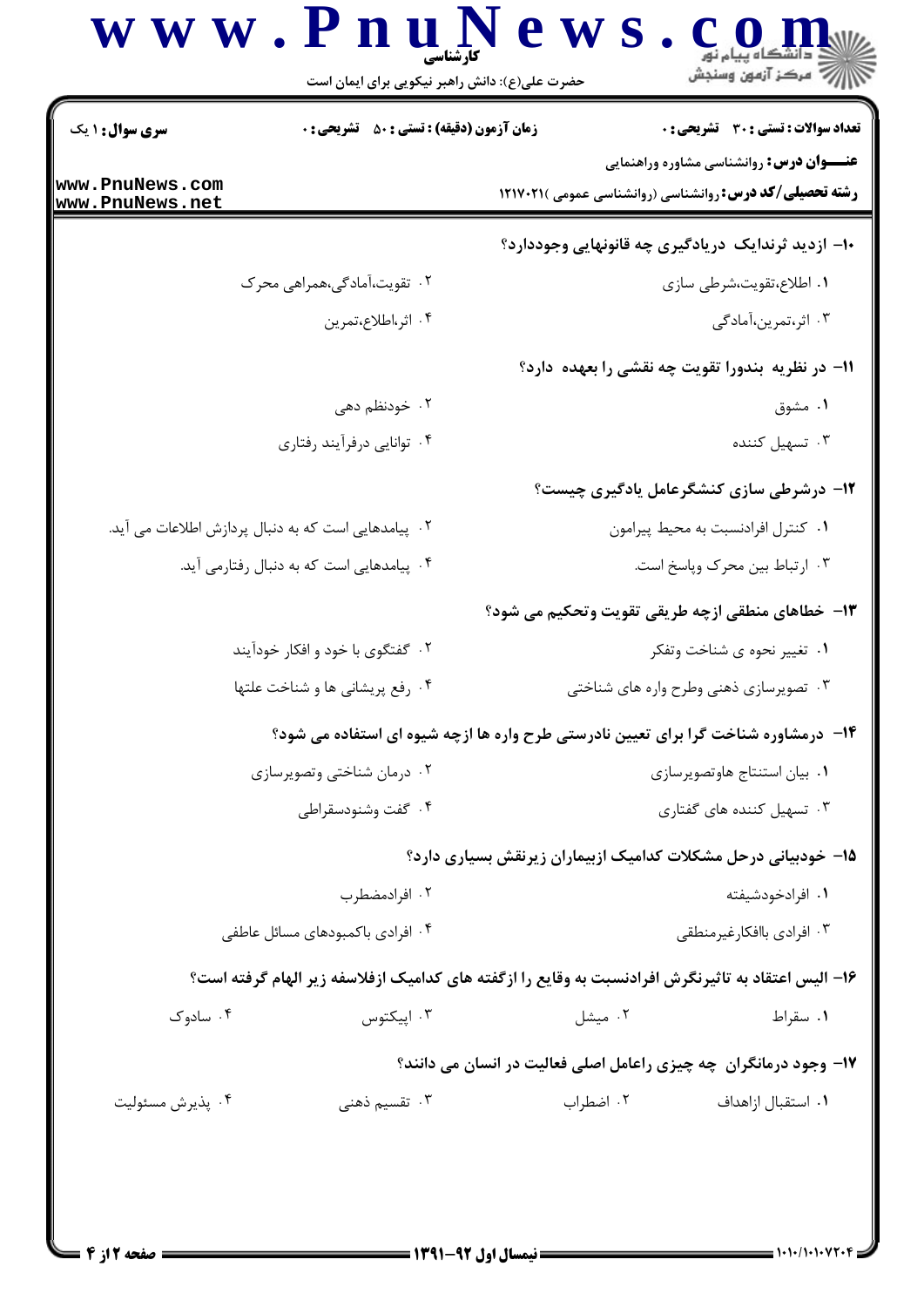## www.PnuN ews.com ريسمبرس<br>جي مرڪز آزمون وسنڊش حضرت علی(ع): دانش راهبر نیکویی برای ایمان است **تعداد سوالات : تستي : 30 - تشريحي : 0 سری سوال : ۱ یک زمان آزمون (دقیقه) : تستی : 80 ٪ تشریحی : 0 عنـــوان درس:** روانشناسی مشاوره وراهنمایی www.PnuNews.com **رشته تحصیلی/کد درس: روانشناسی (روانشناسی عمومی )۲۱۷۰۲۱ (** www.PnuNews.net 18- مهمترین دلیلی که مراجع را به سوی جلسات مشاوره می کشاند چیست؟ ۰۱ غنی کردن دنیای روانی ۰۲ برخورددرمانگربامراجع ۰۴ كاهش اختلال بامشكلات ۰۳ ایجادتکنیک ,فتا, ی ۱۹- برطبق نظریه راجرز مهمترین انگیزه ی آدمی چیست؟ ۰۲ گرایش به خودشکوفایی ٠١. كاهش احساس حقارت ۰۴ میل به برتری جویی ۰۳ بارورسازی استعدادهای درونی **۲۰**- راجرز چه چیزی راشرط لازم وحتی کافی برای موفقیت درمشاوره می داند؟ ۰۲ اعتمادبه نفس افراد ٠١ برقراري ارتباط گرم وصميمانه ۰۴ آزادسازی نیروهای درونی ۰۳ توجه به ارزشهای درونی **۲۱**- درکدامیک ازروشهای درمانی زیر بیماربه بیان افکارواحساسات خودتشویق می شود؟ ۰۴ تحلیل خود ۰۳ انتقال متقابل **7. تحليل دويا** ۱. تداعي آزاد ۲۲- روان تحلیل گری کودک ازطریق بازی درمانی عمدتا توسط چه کسانی ارائه شده است؟ ۰۴ آنافرويدوملاني كلاين ۰۳ گروس وملانی کلاین ۰۲ فرویدوگروس ۰۱ میرز و ولمنز **۲۳**- مهارت تحصیلی چیست؟ ۰۲ روشهای یادگیری موثروپاداش دهنده ۰۱ روشهای آگاهی جوینده ورشدنقش ۰۴ روشهای آگاهی کننده ورشدنقش فردی دراجتماع ۰۳ , وشهای دقیق کاهش موانع وایجادانگیزه ۲۴– مشاورین تحصیلی به منظورتعیین هدف ابتداچه چیزی رامورددقت قرارمی دهند؟ ٢. انگیزه مراجع ١. اهداف مراجع ۰۴ نقاط قوت وضعف مراجع ۰۳ سبکهای تفکرمراجع ۲۵- عوامل فردی به کدام یک از عوامل زیر تقسیم می شود؟ ۰۴ فردی-اکتسابی ۰۳ ژنتیکی-روانی ۰۲ زیستی-محیطی ۰۱ محیطی-روانی ۲۶- اثربخشی به کدامیک ازعوامل زیرارتباط دارد؟ ۰۴ شغلی ۰۱ درونی ۰۳ فردی ۰۲ بیرونی